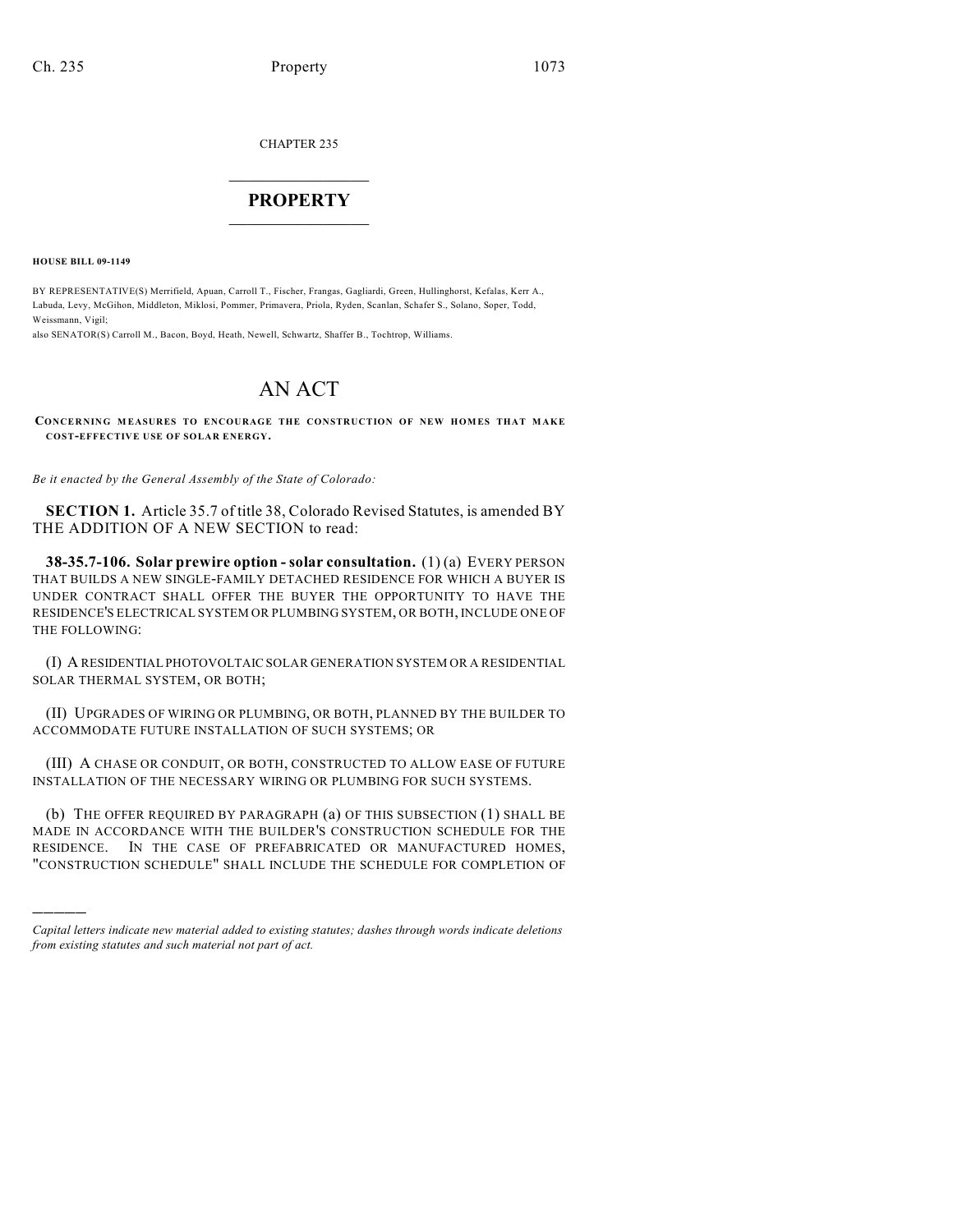## 1074 Property Ch. 235

PREFABRICATED WALLS OR OTHER SUBASSEMBLIES.

(2) EVERY PERSON THAT BUILDS A NEW SINGLE-FAMILY DETACHED RESIDENCE FOR SALE, WHETHER OR NOT THE RESIDENCE HAS BEEN PREWIRED FOR A PHOTOVOLTAIC SOLAR GENERATION SYSTEM, SHALL PROVIDE TO EVERY BUYER UNDER CONTRACT A LIST OF BUSINESSES IN THE AREA THAT OFFER RESIDENTIAL SOLAR INSTALLATION SERVICES SO THAT THE BUYER, IF HE OR SHE SO DESIRES, CAN OBTAIN EXPERT HELP IN ASSESSING WHETHER THE RESIDENCE IS A GOOD CANDIDATE FOR SOLAR INSTALLATION AND HOW MUCH OF A COST SAVINGS A RESIDENTIAL PHOTOVOLTAIC SOLAR GENERATION SYSTEM COULD PROVIDE. THE LIST OF BUSINESSES SHALL BE DERIVED FROM A MASTER LIST OF COLORADO SOLAR INSTALLERS MAINTAINED BY THE GOVERNOR'S ENERGY OFFICE.

(3) THE GOVERNOR'S ENERGY OFFICE SHALL MAINTAIN AND UPDATE, AS APPROPRIATE, A MASTER LIST OF COLORADO SOLAR INSTALLERS AND SHALL MAKE THE MASTER LIST AVAILABLE, UPON REQUEST, TO ANY PERSON THAT REQUESTS A COPY. THE GOVERNOR'S ENERGY OFFICE MAY SPECIFY QUALIFICATIONS FOR BUSINESSES TO BE INCLUDED IN THE MASTER LIST AND SHALL MAKE THE MASTER LIST AVAILABLE ON ITS OFFICIAL WEB SITE.

(4) PROVIDING THE MASTER LIST OF SOLAR INSTALLERS PREPARED BY THE GOVERNOR'S ENERGY OFFICE TO A BUYER UNDER CONTRACT SHALL NOT CONSTITUTE AN ENDORSEMENT OF ANY INSTALLER OR CONTRACTOR LISTED. A PERSON THAT BUILDS A NEW SINGLE-FAMILY DETACHED RESIDENCE SHALL NOT BE LIABLE FOR ANY ADVICE, LABOR, OR MATERIALS PROVIDED TO THE BUYER BY A THIRD-PARTY SOLAR INSTALLER.

(5) THE GOVERNOR'S ENERGY OFFICE OR ITS DESIGNEES SHALL OFFER PERIODIC TRAINING SESSIONS ON RESIDENTIAL PHOTOVOLTAIC SOLAR GENERATION SYSTEMS OR SOLAR THERMAL SYSTEMS TO PERSONS THAT BUILD NEW SINGLE-FAMILY DETACHED RESIDENCES. THE GOVERNOR'S ENERGY OFFICE MAY ASSESS AND COLLECT FROM PARTICIPANTS A REGISTRATION FEE, NOT TO EXCEED THE ACTUAL COSTS OF PROVIDING SUCH TRAINING.

(6) NOTHING IN THIS SECTION SHALL PRECLUDE A PERSON THAT BUILDS A NEW SINGLE-FAMILY DETACHED RESIDENCE FROM:

(a) SUBJECTING SOLAR PHOTOVOLTAIC ELECTRICAL SYSTEM UPGRADES TO THE SAME TERMS AND CONDITIONS AS OTHER UPGRADES, INCLUDING BUT NOT LIMITED TO CHARGES RELATED TO UPGRADES, DEPOSITS REQUIRED FOR UPGRADES, DEADLINES, AND CONSTRUCTION TIMELINES;

(b) SELECTING THE CONTRACTORS THAT WILL COMPLETE THE INSTALLATION OF SOLAR PHOTOVOLTAIC ELECTRICAL SYSTEM UPGRADES;

(c) STIPULATING IN THE PURCHASE AGREEMENT OR SALES CONTRACT THAT SOLAR PHOTOVOLTAIC ELECTRICAL SYSTEM UPGRADES ARE BASED ON TECHNOLOGY AVAILABLE AT THE TIME OF INSTALLATION AND SUCH UPGRADES MAY NOT SUPPORT ALL SOLAR PHOTOVOLTAIC SYSTEMS OR SYSTEMS INSTALLED AT A FUTURE DATE, AND THAT THE PERSON THAT BUILDS A NEW SINGLE-FAMILY DETACHED RESIDENCE SHALL NOT BE LIABLE FOR ANY ADDITIONAL UPGRADES, RETROFITS, OR OTHER